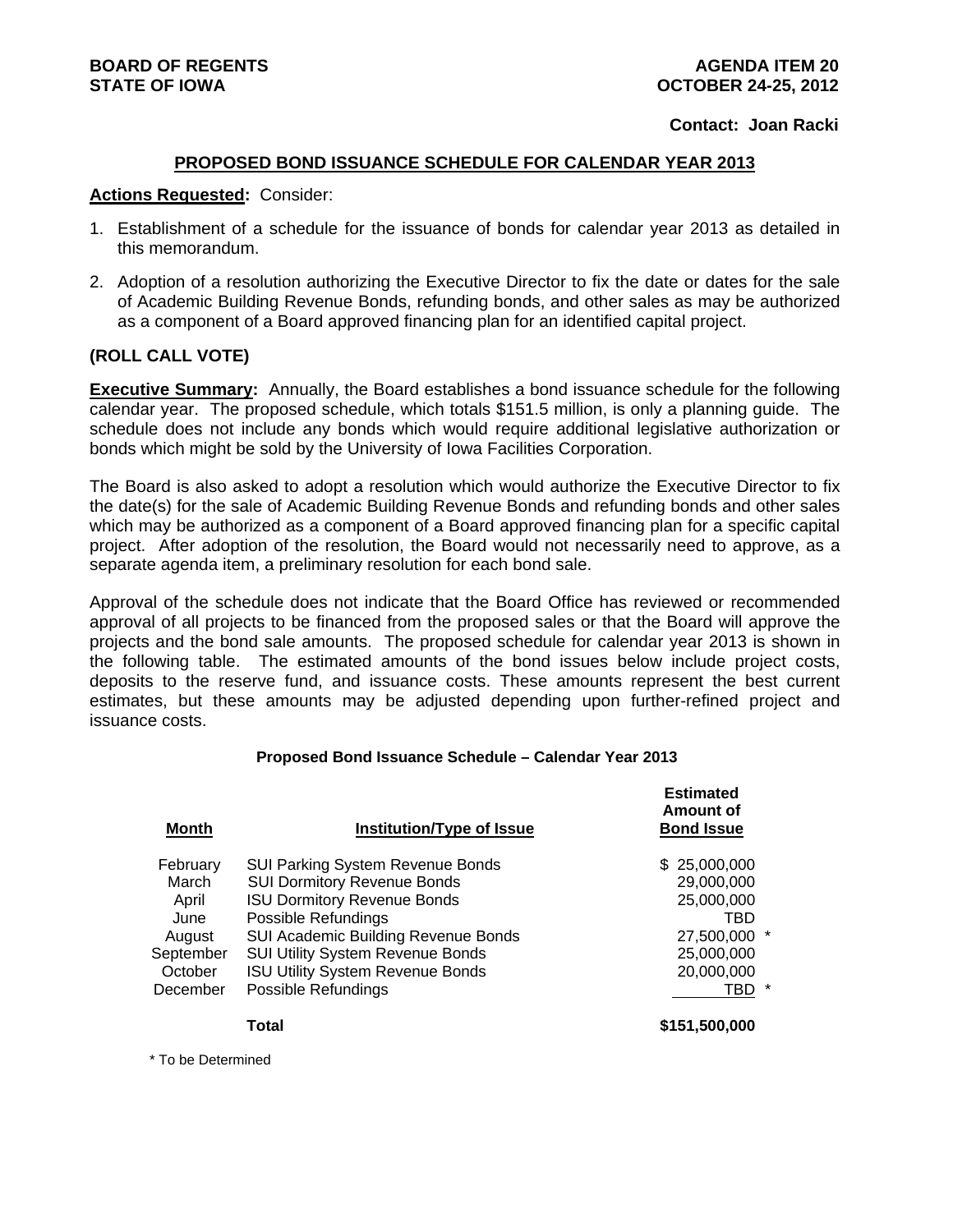**Additional Information:** The following table summarizes Regent bond issues sold during the last five calendar years. (Bonds issued by the SUI Facilities Corporation are not included.)

| Calendar | New Bonds   | Refunding           | Total        |
|----------|-------------|---------------------|--------------|
| Year     | Issued      | <b>Bonds Issued</b> | Bonds Issued |
|          |             |                     |              |
| 2008     | 146,750,000 | 18,710,000          | 165,460,000  |
| 2009*    | 91,010,000  | 51,355,000          | 142,365,000  |
| 2010     | 153,735,000 | 47,610,000          | 201,345,000  |
| 2011     | 63,330,000  | 78,155,000          | 141,485,000  |
| 2012**   | 305,350,000 | 61,335,000          | 366,685,000  |

\*Excludes Flood Anticipation project notes.

\*\*Includes anticipated sale amounts for remainder of calendar year.

Table 1 (page 3) provides a summary of the outstanding Regent university debt. As of June 30, 2012, the principal outstanding was \$1,340.3 million, an increase of \$772.9 million over the past ten years, There has been a shift in the proportion of the debt among the types of bond issues, with significant increases in the debt of self-supporting facilities, as displayed in the graph below.

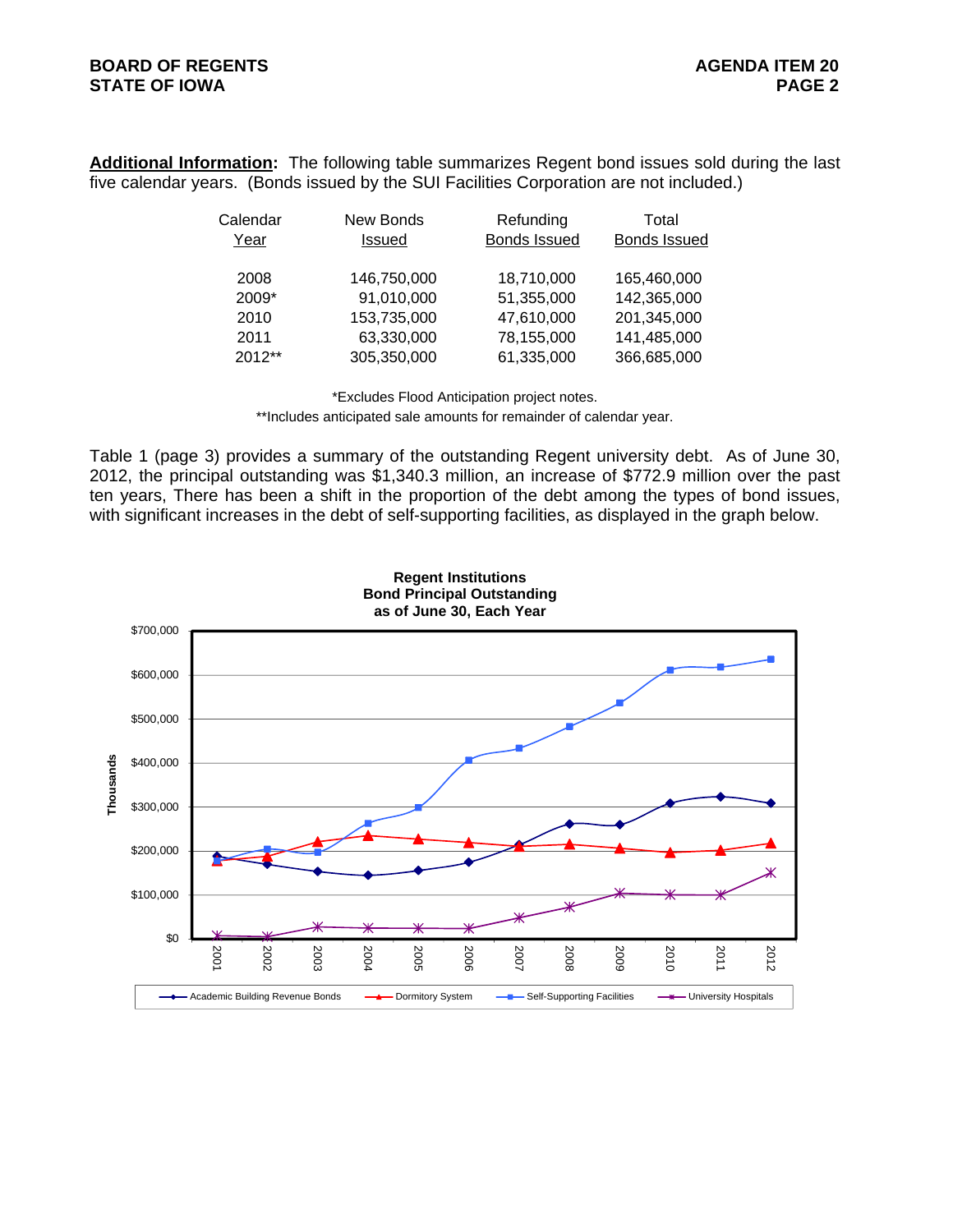The bond issuance schedule includes the possible sale of refunding bonds in June and December 2013 depending upon interest rates. Since calendar year 2001, the present value interest savings from the issuance of Board of Regents refunding bonds totals approximately \$32.3 million as shown on pages 4 and 5.

H:\BF\2012\oct2012\1012\_ITEM20 bondschedule&refundings.doc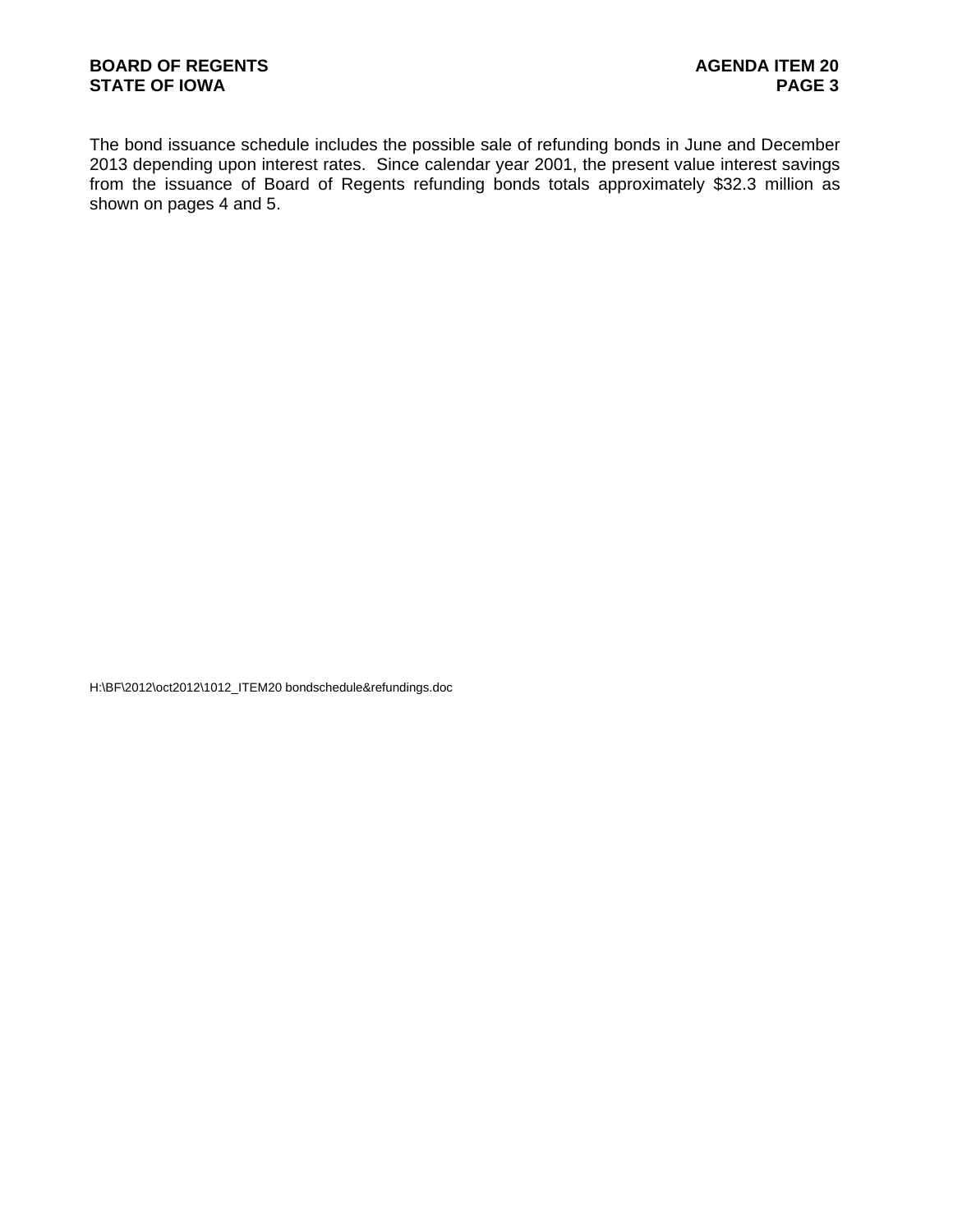# **BOARD OF REGENTS<br>STATE OF IOWA**

# **AGENDA ITEM 20<br>PAGE 4**

|                                                                       |                          |                                                  |                           |                           | ABLE1                           |                           |                            |                                |                                 |                               |
|-----------------------------------------------------------------------|--------------------------|--------------------------------------------------|---------------------------|---------------------------|---------------------------------|---------------------------|----------------------------|--------------------------------|---------------------------------|-------------------------------|
|                                                                       |                          |                                                  |                           |                           | BOND PRINCIPAL OUTSTANDING*     |                           |                            |                                |                                 |                               |
|                                                                       |                          |                                                  |                           |                           | BOARD OF REGENTS, STATE OF IOWA |                           |                            |                                |                                 |                               |
|                                                                       | As of                    | As of                                            | As of                     | As of                     | As of                           | As of                     | As of                      | As of                          | As of                           | As of                         |
|                                                                       | $30 - Jun$               | $30 - Jun$                                       | 30-Jun                    | 30-Jun                    | 30-Jun                          | 30-Jun                    | 30-Jun                     | 30-Jun                         | 30-Jun                          | 30-Jun                        |
|                                                                       | 2002                     | <b>2004</b>                                      | 2005                      | 2006                      | 2007                            | 2008                      | 2009                       | 2010                           | 2011                            | 2012                          |
| University of lowa                                                    |                          |                                                  |                           |                           |                                 |                           |                            |                                |                                 |                               |
| Project Notes - Academic Buildings<br>Academic Building Revenue Bonds | 66,158,990<br>↔          | 53,802,964<br>↮                                  | 73,199,170<br>မာ          | 67,632,768<br>↔           | 89,293,693<br>↔                 | 108,618,222<br>↮          | 103,200,672<br>↮           | 107,545,000<br>27,025,000<br>↔ | 101,170,000<br>27,025,000<br>မာ | 94,255,000<br>27,025,000<br>↮ |
| Dormitory System                                                      | 44,030,000               | 63,655,000                                       | 60,485,000                | 57,170,000                | 53,740,000                      | 51,190,000                | 48,520,000                 | 45,830,000                     | 42,320,000                      | 37,955,000                    |
| Self-Supporting Facilities                                            | 129, 135, 000            |                                                  | 76,820,000                | 283,660,000               | 320,775,000                     | 356,825,000               | 392,890,000                | 450,385,000                    | 463,895,000                     | 468,215,000                   |
| University Hospitals                                                  | 5,275,000                | 158, 445, 000<br>25, 000, 000<br>\$300, 902, 964 | 24,440,000                | 23,860,000                | 48,250,000                      | 72,615,000                | 104,300,000                | 100,685,000                    | 100,185,000                     | 150,880,000                   |
| Subtotal                                                              | \$244,598,990            |                                                  | \$334,944,170             | \$432,322,768             | \$512,058,693                   | 589,248,222<br>မာ         | 648,910,672<br>မာ          | 731,470,000<br>မာ              | 734,595,000<br>မာ               | 778,330,000<br>$\theta$       |
| owa State University                                                  |                          |                                                  |                           |                           |                                 |                           |                            |                                |                                 |                               |
| Project Notes - Academic Buildings<br>Academic Building Revenue Bonds | \$ 65,105,000            | 58,330,000<br>မာ                                 | 52,690,000<br>မာ          | 67,100,000<br>မာ          | 79,950,000<br>မာ                | 98,745,000<br>↮           | 92,245,000<br>↮            | 140,050,000<br>↔               | 164,965,000<br>မာ               | 161,110,000<br>မာ             |
| Dormitory System                                                      | 114,205,000              | 134,750,000                                      | 131,110,000               | 128,075,000               | 124,530,000                     | 133,735,000               | 128,985,000                | 123,910,000                    | 118,790,000                     | 112,880,000                   |
| Self-Supporting Facilities                                            | 48,470,000               | 65,910,000                                       | 85,170,000                | 87,920,969                | 80,525,000                      | 94,990,000                | 114,670,000                | 133,350,000                    | 127,810,000                     | 143,375,000                   |
| Subtotal                                                              | \$227,780,000            | \$258,990,000                                    | \$268,970,000             | \$283,095,969             | \$285,005,000                   | 327,470,000<br>မာ         | 335,900,000<br>မာ          | 397,310,000<br>မာ              | 411,565,000<br>မာ               | 417,365,000<br>Ø              |
| University of Northern lowa                                           |                          |                                                  |                           |                           |                                 |                           |                            |                                |                                 |                               |
| Project Notes - Academic Buildings<br>Academic Building Revenue Bonds | \$38,497,718             | 32,780,054<br>↮                                  | 29,937,748<br>မာ          | 39,854,127<br>↔           | 45,066,061<br>မာ                | 53,843,758<br>↮           | 64,481,531<br>↮            | 61,016,902<br>↔                | 57,250,196<br>↮                 | 53,422,084<br>↮               |
| Dormitory System                                                      | 29,990,000               | 36,915,000                                       | 35,655,000                | 34,040,000                | 32, 355, 000                    | 30,590,000                | 28,750,000                 | 26,765,000                     | 40,670,000                      | 67,025,000                    |
| Self-Supporting Facilities                                            | 26,515,000               | 38,635,000                                       | 36,800,000                | 34,740,000                | 32,550,000                      | 31,005,000                | 29,410,000                 | 27,750,000                     | 26,580,000                      | 24,125,000                    |
| Subtotal                                                              | 95,002,718<br>$\theta$   | \$108,330,054                                    | \$102,392,748             | \$108,634,127             | \$109,971,061                   | 115,438,758<br>↮          | 122,641,531<br>↮           | 115,531,902<br>မာ              | 124,500,196<br>ക                | 144,572,084<br>↔              |
| <b>GRAND TOTAL</b>                                                    | \$567,381,708            | \$668,223,018                                    | \$706,306,918             | \$824,052,864             | \$907,034,754                   | \$1,032,156,980           | \$1,107,452,203            | \$1,244,311,902                | \$1,270,660,196                 | \$1,340,267,084               |
| * July 1 principal payments are not included in June 30th balanc      |                          | ë,                                               |                           |                           |                                 |                           |                            |                                |                                 |                               |
| Academic Building Revenue Bonds                                       | \$169,761,708            | \$144,913,018                                    | \$155,826,918             | \$174,586,895             | \$214,309,754                   | \$261,206,980             | \$259,927,203              | \$308,611,902                  | \$323,385,196                   | \$308,787,084                 |
| Project Notes - Academic Buildings                                    |                          |                                                  |                           |                           |                                 |                           |                            | 27,025,000                     | 27,025,000                      | 27,025,000                    |
| Dormitory System                                                      | 188,225,000              | 235, 320,000                                     | 227,250,000               | 219,285,000               | 210,625,000                     | 215,515,000               | 206,255,000                | 196,505,000                    | 201,780,000                     | 217,860,000                   |
| Self-Supporting Facilities<br>University Hospitals                    | 204,120,000<br>5,275,000 | 262,990,000<br>25,000,000                        | 298,790,000<br>24,440,000 | 406,320,969<br>23,860,000 | 48,250,000<br>433,850,000       | 482,820,000<br>72,615,000 | 536,970,000<br>104,300,000 | 611,485,000<br>100,685,000     | 100,185,000<br>618,285,000      | 635,715,000<br>150,880,000    |
|                                                                       |                          |                                                  |                           |                           |                                 |                           |                            |                                |                                 |                               |
|                                                                       | \$567,381,708            | \$668,223,018                                    | \$706,306,918             | \$824,052,864             | \$907.034.754                   | \$1,032,156,980           | \$1,107,452,203            | \$1,244,311,902                | \$1,270,660,196                 | \$1,340,267,084               |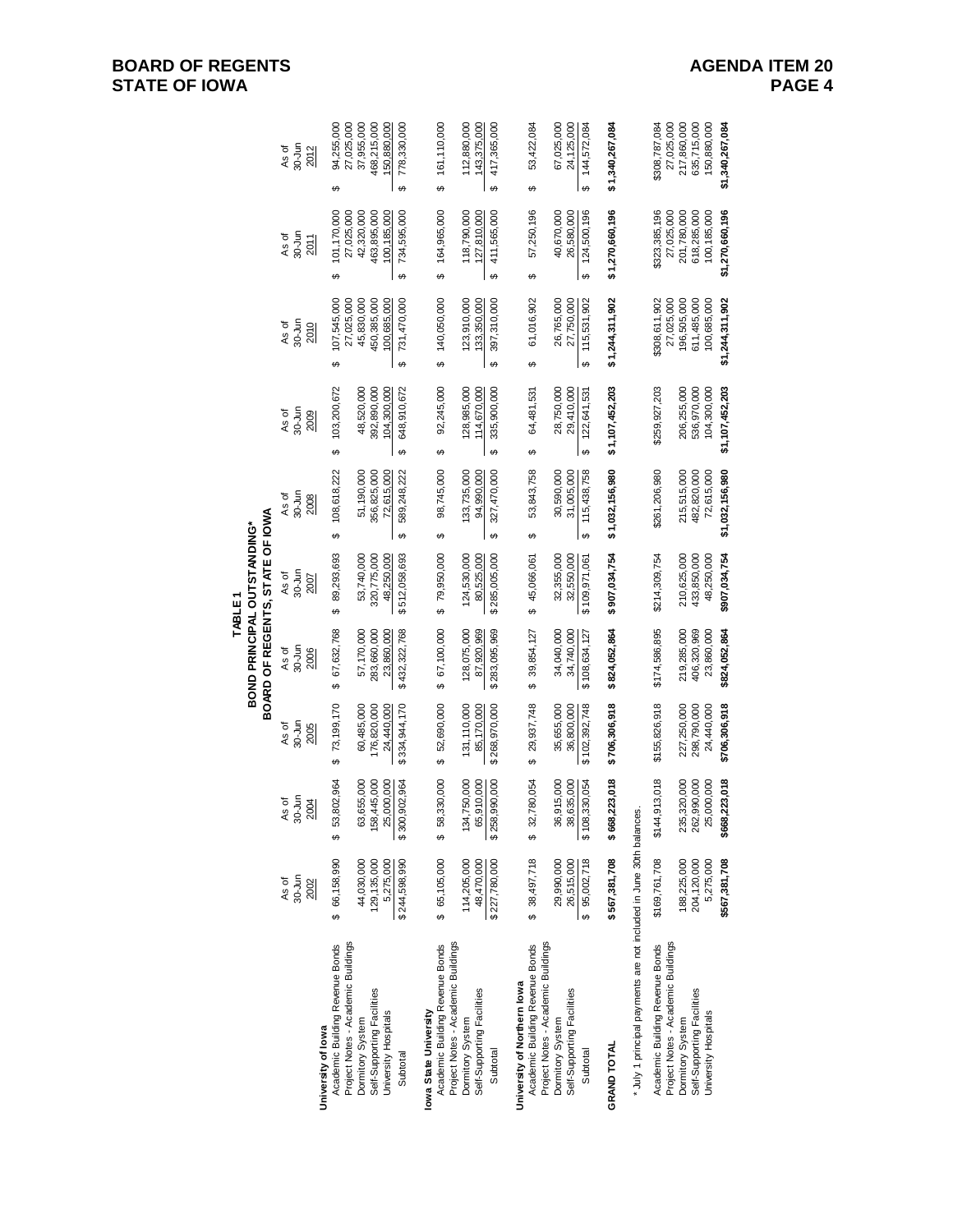## **BOARD OF REGENTS**<br> **BOARD OF REGENTS**<br> **BOARD OF IOWA**<br>
PAGE 5 **STATE OF IOWA**

## **Savings from Refunding Bonds Issued: Calendar Years 2001 – 2012 (year-to-date)**

| Inst.      | <b>Refunding Bond</b><br><u>Amount</u> | <u>Issue</u>                                                        | Issue<br>Date | Present<br>Value<br>Savings |
|------------|----------------------------------------|---------------------------------------------------------------------|---------------|-----------------------------|
| SUI        | \$14,580,000                           | Academic Building Revenue Refunding Bonds, Series 2002              | Apr-02        | \$1,500,022                 |
| SUI        | 10,530,000                             | Academic Building Revenue Refunding Bonds, Series 2003              | Apr-03        | 633,705                     |
| SUI        | 6,695,000                              | Academic Building Revenue Refunding Bonds, Series 2004              | Apr-04        | 258,302                     |
| SUI        | 15,200,000                             | Academic Building Revenue Refunding Bonds, Series 2005              | Mar 05        | 1,578,496                   |
|            |                                        | Subtotal - Academic Build. Rev. Bond Present Value Interest Savings |               | \$3,970,525                 |
| SUI        | \$4,835,000                            | Iowa Memorial Union Refunding Bonds, Series 2001                    | Nov-01        | 436,743                     |
| SUI        | 6,080,000                              | Utility System Revenue Refunding Bonds, Series 2003                 | Feb-03        | 487,374                     |
| SUI        | 14,060,000 *                           | Telecommunications Facilities Revenue Refunding Bonds, Series 2003  | Nov-03        | 485,369                     |
| SUI        | 8,210,000                              | Telecommunications Facilities Revenue Refunding Bonds, Series 2008  | June-08       | 505,353                     |
| SUI        | 6,255,000                              | Parking System Revenue Refunding Bonds, Series 2009                 | June -09      | 389,434                     |
| SUI        | 19,010,000                             | Utility System Revenue Refunding Bonds, Series 2009                 | Aug -09       | 1,849,727                   |
| SUI        | 20,015,000                             | Dormitory Revenue Refunding Bonds, Series 2010                      | Mar-10        | 1,479,280                   |
| SUI        | 5,120,000                              | Dormitory Revenue Refunding Bonds, Series 2011                      | Mar-11        | 591,946                     |
| SUI        | 10,195,000                             | Utility System Revenue Refunding Bonds, Series 2011                 | Aug-11        | 1,043,552                   |
| SUI        | 20,355,000                             | Hospital Revenue Refunding Bonds, Series 2011A                      | Oct -11       | 1,433,719                   |
| SUI        | 16,340,000                             | Dormitory Revenue Refunding Bonds, Series 2012                      | <b>Jun 12</b> | 1,416,212                   |
|            |                                        | SUI - Grand Total Present Value of Interest Savings                 |               | \$14,089,234                |
| <b>ISU</b> | \$9,805,000                            | Academic Building Revenue Refunding Bonds, Series 2001A             | Apr-01        | 917,782<br>\$               |
| <b>ISU</b> | 13,350,000                             | Academic Building Revenue Refunding Bonds, Series 2001B             | Apr-01        | 1,044,900                   |
| <b>ISU</b> | 5,430,000                              | Academic Building Revenue Refunding Bonds, Series 2004A             | Apr-04        | 418,823                     |
| <b>ISU</b> | 3,135,000                              | Academic Building Revenue Refunding Bonds, Series 2004B             | Apr-04        | 128,636                     |
| <b>ISU</b> | 5,510,000                              | Academic Building Revenue Refunding Bonds, Series 2006              | Aug-06        | 312,774                     |
| <b>ISU</b> | 15,165,000                             | Academic Building Revenue Refunding Bonds, Series 2009              | Aug -09       | 336,489                     |
|            |                                        | Subtotal - Academic Build. Rev. Bond Present Value Interest Savings |               | \$3,159,404                 |
| <b>ISU</b> | \$6,210,000                            | Recreational Facility Revenue Refunding Bonds, Series 2004          | Apr-04        | 167,579                     |
| <b>ISU</b> | 16,785,000                             | Dormitory Revenue Refunding Bonds, Series 2006                      | Mar-06        | 1,053,922                   |
| <b>ISU</b> | 9,200,000                              | Dormitory Revenue Refunding Bonds, Series 2006A                     | May-06        | 613,181                     |
| <b>ISU</b> | 10,500,000                             | Dormitory Revenue Refunding Bonds, Series 2008                      | Mar-08        | 705,258                     |
| <b>ISU</b> | 10,925,000                             | Dormitory Revenue Refunding Bonds, Series 2009                      | Apr -09       | 717,537                     |
| <b>ISU</b> | 13,065,000                             | Dormitory Revenue Refunding Bonds, Series 2010                      | Apr-10        | 988,671                     |
| <b>ISU</b> | 17,295,000                             | Dormitory Revenue Refunding Bonds, Series 2011                      | Apr-11        | 1,983,695                   |
| <b>ISU</b> | 12,565,000                             | Dormitory Revenue Refunding Bonds, Series 2011A                     | $Jun-11$      | 859,471                     |
| <b>ISU</b> | 3,485,000                              | Athletic Facilities Revenue Bonds, Series 2012**                    | Feb 12        | 408,181                     |
| <b>ISU</b> | 3,485,000                              | Parking System Revenue Refunding Bonds, Series 2012                 | Apr-12        | 571,854                     |
|            |                                        | ISU - Grand Total Present Value of Interest Savings                 |               | \$11,228,753                |